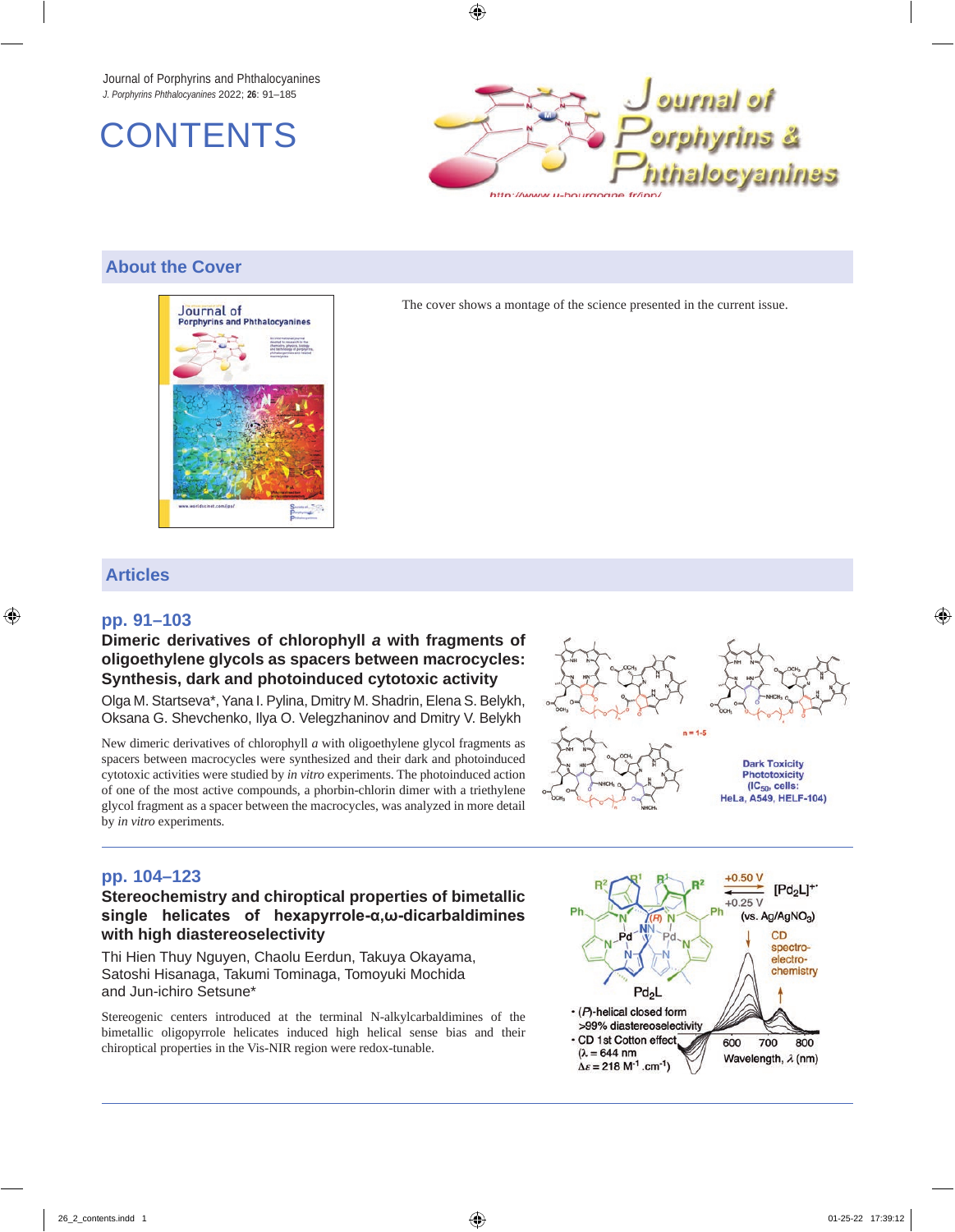# **pp. 124–131**

## **BODIPY trimer with 1,3,5-triazine core: Facile synthesis and crystal structure**

Chunhua Huang, Bin Shen, Kaili Wang\* and Xiaofei Sun\*

A new triazine-based BODIPY trimer, 2,4,6-tris(8′-phenyl-1′,3′,5′,7′-tetramethyl-4′,4′-difluoro-4′-bora-3a′,4a′-diaza-s-indacene)-1,3,5-triazine (**1**), was synthesized and characterized. The BODIPY trimer structure of **1** with a triazine core was directly revealed on the basis of single crystal X-ray diffraction analysis with the intermolecular interactions investigated by Hirshfeld surface analysis.



# **pp. 132–139**

#### **Intra-supramolecular electron transfer of the light harvesting porphyrin–phthalocyanine complex in aqueous medium**

Mohamed E. El-Khouly\*, Ahmed M. Kobaisy, Gehan Sallam and Matsushita Yoshihisa

A good combination! A light harvesting donor–acceptor supramolecular system composed of phthalocyanine (Pc) and porphyrin (P) units to mimic the photosynthetic reaction center complexes. The formed supramolecular Pc-P complex has the advantages of high solubility and stability in an aqueous medium, absorbing light in a wide range of the solar spectrum (UV-Vis-NIR) and with an efficient electron transfer.

## **pp. 140–146 Metalloporphyrins substituted with** *N***-carbazolyl groups quadruply at** *meso* **positions**

Shin-ichiro Kawano, Sae Kawada, Atsuya Matsubuchi and Kentaro Tanaka\*

Porphyrins with *N*-carbazolyl groups exhibit a characteristic broadband in the range of 450–500 nm, which is ascribed to the charge transfer band from carbazole to porphyrin. Ligand exchange at the axial position of the zinc complex with an aquo ligand affects the absorption spectrum. The zinc-porphyrin is self-assembled into a one-dimensional coordination polymer by axial coordination in the solid state.





#### **pp. 147–161**

## **Pd-catalyzed synthesis of C–C (Sonogashira, Suzuki, Heck, Stille), C–P and C–S linked products using**  *gem***-dibromovinyl BODIPY**

Hasrat Ali, Brigitte Guérin and Johan E. van Lier\*

The BODIPY core can be easily modified with desired functionalities *via* the selective coupling of *gem*-dibromovinyl at either the *p*-position of 5-phenyl or β-position of the pyrrole ring to ethynyl alkyl and aryl, vinylaryl, (Sonogashira Suzuki, Heck , Stille cross-coupling) and phosphonate and thiol groups using well-known Pd-catalyzed coupling reactions. This provides a straightforward approach for preparation of a large variety of "Y-enyene" BODIPY compounds.